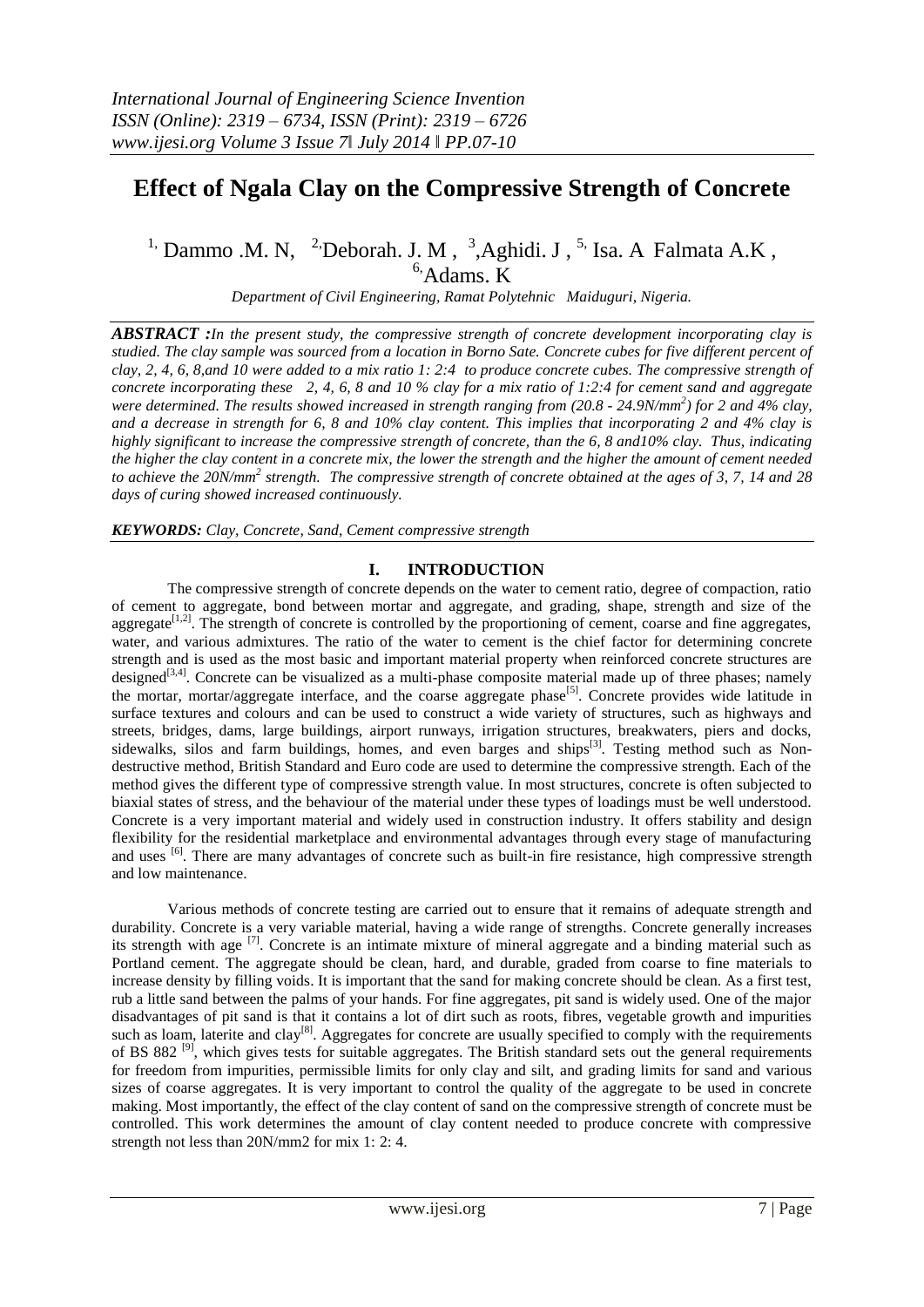## **II. MATERIALS AND METHODS**

The materials used for this research work are river gravel and pit sand for coarse and fine aggregate respectively, collected from Maiduguri metropolis, Portland cement, vertisol from Ngala and portable water. Different percent of 2, 4 , 6, 8,and 10 Ngala clay (vertisol) were incorporated to examine the effect on concrete strength. The concrete cubes were casted using steel of  $150 \times 150 \times 150 \text{ cm}^3$  size. The mix ratio for the concrete was 1:2:4, from which15 cubes were casted, making a total of 75 cubes. The cubes were cured by immersion in water in a curing tank for 3, 7, 14, 21 and 28 days. After which, the concrete cubes were crushed using Universal Testing Machine, which was manually operated. The procedure used in carrying out the test conformed to that of British Standard 1881, parts  $108$  and  $116^{[10]}$ .

### **III. RESULTS AND DISCUSSION**

Table 1 showed the results of the average compressive strength tests for the varying clay content from 0 - 10%. The results showed that compressive strength for 2 and 4% increment of clay increased the compressive strength above 20N/mm<sup>2</sup>. It can be seen that for 2 and 4% clay the compressive strength of the concrete is more than 20N/mm<sup>2</sup>. While, for 6, 8 and 10% clay content a decreased was observed (Fig 1), similar to Olanitori (2006) observation. The decreased observed implies that more cement increment is needed for 6, 8 and 10% respectively, so that the compressive strength of concrete will not be less than 20N/mm<sup>2</sup>. For drying ages the compressive strength of concrete increased consistently with time and not much variation in magnitude of strength was observed (Table 2). Relationship between percentage clay and bulk density showed increased with increase percent clay and decreased with increased as the days of drying increased (Fig 2).

| Clay<br>$\%$ | days | 14 days | 21 days | 28 days |
|--------------|------|---------|---------|---------|
|              | 17.2 | 17.8    | 20.8    | 23.3    |
| 2            | 20.8 | 21.2    | 21.8    | 24.4    |
| 4            | 24.9 | 25.4    | 26.3    | 26.8    |
| O            | 18.4 | 19.2    | 20.3    | 21.8    |
| 8            | 17.2 | 18.8    | 19.4    | 20      |
| 10           | 16.6 | 17.6    | 18.8    | 19.4    |

Table1. Compressive strength  $(N/mm<sup>2</sup>)$  for varying percentage clay and drying days



**Fig.1: Relation between compressive strength of concrete and percentage clay**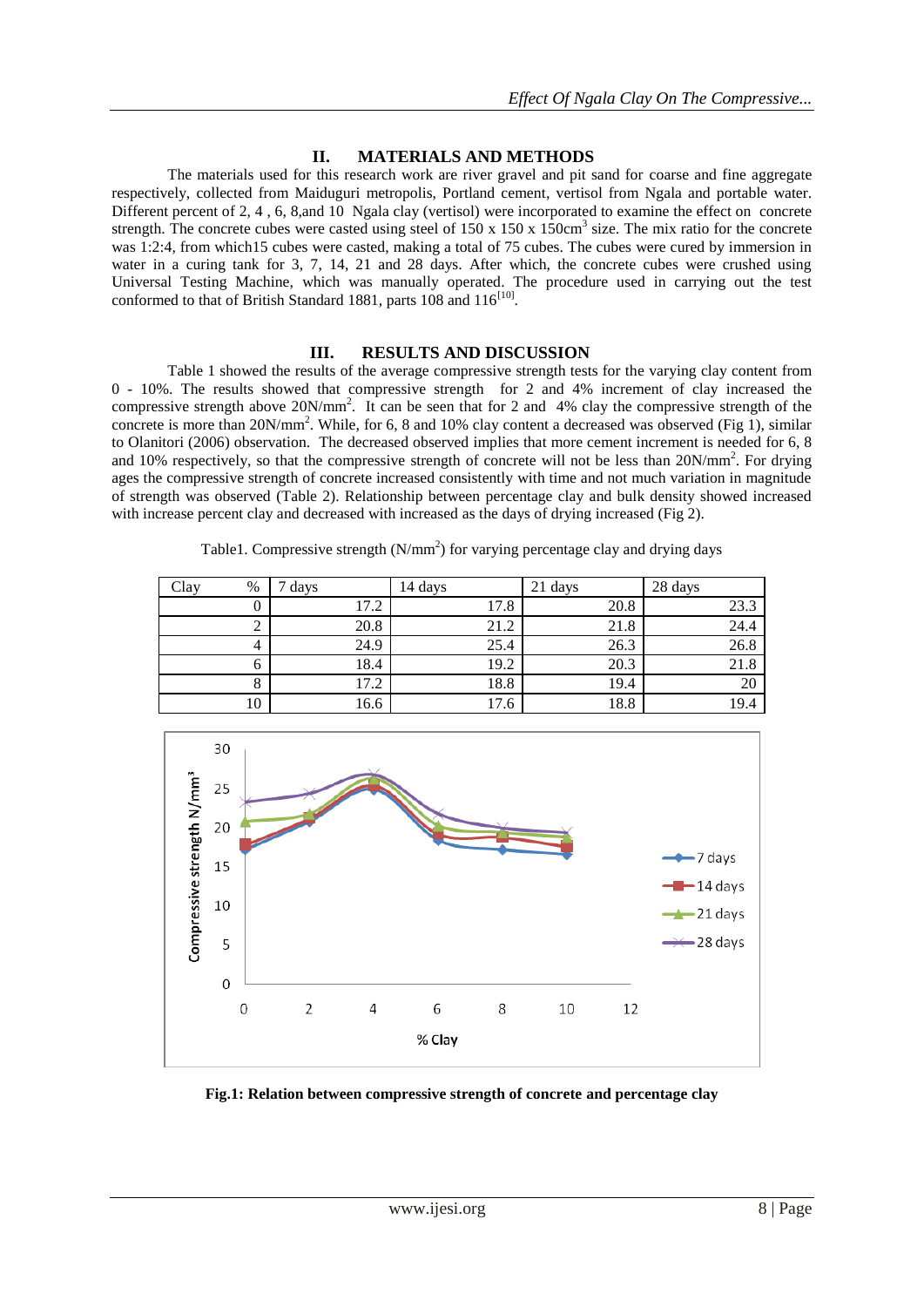| Clay<br>$\frac{0}{0}$ | Density kg/m3<br>7 days | Density kg/m3<br>14 days | Density kg/m3<br>21 days | Density kg/m3<br>28 days |
|-----------------------|-------------------------|--------------------------|--------------------------|--------------------------|
|                       | 23.4                    | 22.8                     | 22.6                     | 22.2                     |
| 2                     | 23.6                    | 23                       | 22.8                     | 22.4                     |
| 4                     | 24.2                    | 23.8                     | 23.2                     | 22.9                     |
| 6                     | 25                      | 24.4                     | 24                       | 23.6                     |
| 8                     | 25.4                    | 24.9                     | 24.2                     | 24                       |
| 10                    | 25.6                    | 25                       | 24.6                     | 24.2                     |

Table2. Density ( $kg/m<sup>3</sup>$ ) of concrete for varying percentage clay and drying days



**Fig.2: Relationship between Density and percentage clay**